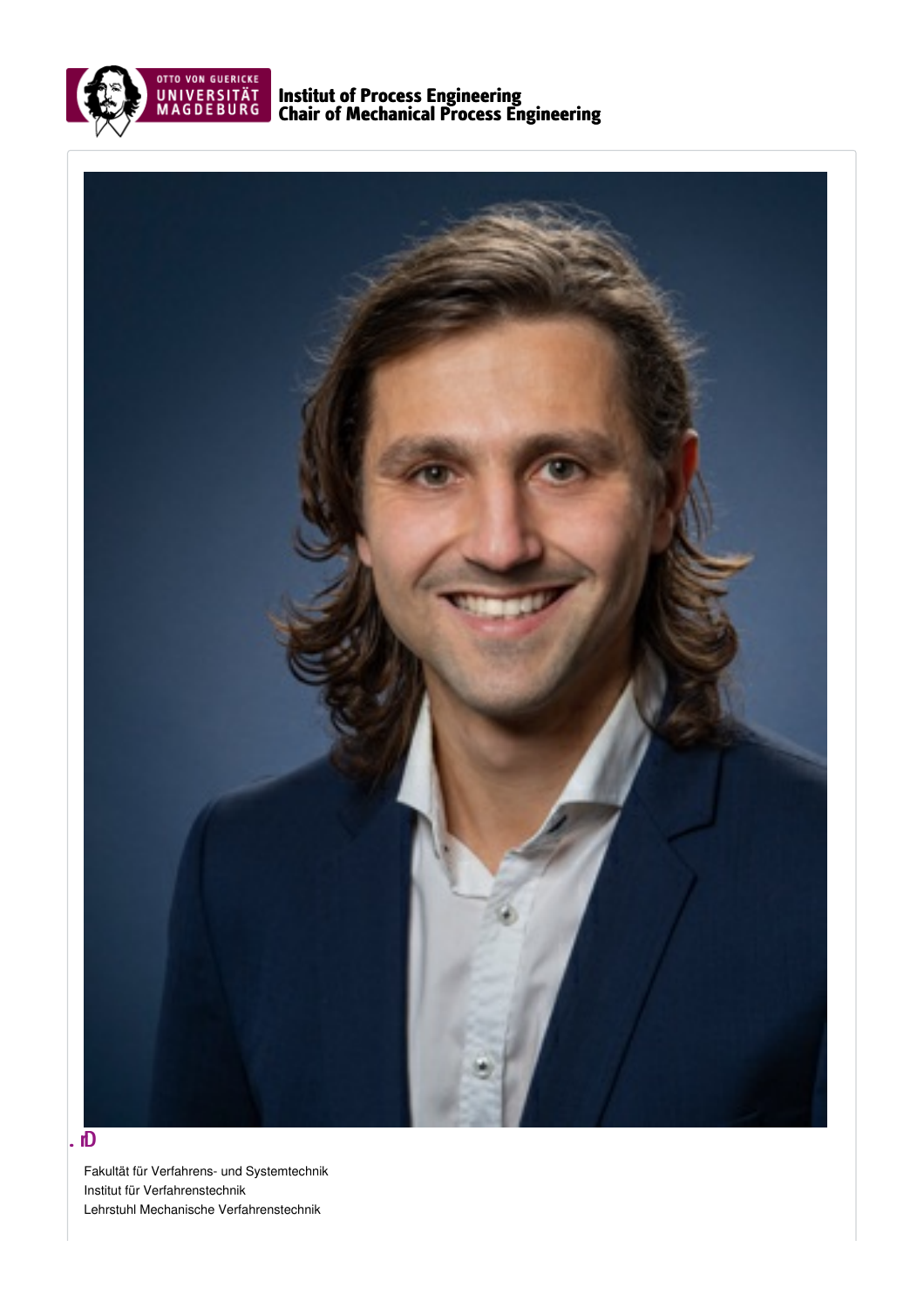# Universitätsplatz 2, 39106 Magdeburg, G18-306

Tel.: 0391 67 [51602](tel: 0391 67 51602)

[soeren.schenke@ovgu.de](mailto:soeren.schenke@ovgu.de)

**f** [Homepage](https://wwwred.ovgu.de/mvt/People/M_Sc_+S%C3%B6ren+Schenke-nonactive-1-preview-1-showdeleted-1-p-244.html)

**[Vita](#page-1-0)**

### <span id="page-1-0"></span>**About myself**

Sören Schenke obtained his MSc degree in Naval Architecture and Ocean Engineering at Hamburg University of Technology. His Master thesis project at DNV GL Hamburg and the Institute for Fluid Dynamics and Ship Theory was on the further development and implementation of a numerical method to couple a RANS and a boundary element flow solver. He obtained his PhD degree at Delft University of Technology at the Department of Maritime and Transport Technology and at the Department of Process & Energy. His research was funded by the Marie Skłodowska-Curie ITN project CaFE and the MARIN Academy. The research was concerned with the development of a novel approach to compute cavitation implosion loads from energy balances in numerical flow simulations.

## **My project**

Microbubbles play an important role in the field of diagnostic and therapeutic medical ultrasound treatment. The dynamic response of microbubbles exposed to focused ultrasound fields can be utilized for the treatment of vascular thrombosis and kidney stones, as well as for the non-invasive opening of the blood brain barrier or the enhancement of cell membrane permeability to aid targeted drug delivery. In high-intensity focused ultrasound fields, the nonlinear response of microbubbles leads to periodic inertial collapses and the emission of high-amplitude acoustic waves with significant subharmonic and ultraharmonic content. The thermo-viscous attenuation of higher wave harmonics is associated with strong local heat deposition in tissue. Therefore, a precise understanding of the acoustic wave dynamics and the capability to predict the behavior of nonlinear acoustic waves is crucial for the efficiency and the safety of focused ultrasound treatment. This research project consists of two parts. The first part involves the development of a numerical method to simulate nonlinear acoustic waves emitted from oscillating cavitation bubbles. The second part is concerned with the numerical simulation of the nonlinear interaction of acoustic waves in bubble populations in an existing Eulerian-Lagrangian framework.

# **Part I: Nonlinear acoustic wave dynamics**

This part of the research project focuses on the numerical simulation of nonlinear acoustic waves in a moving medium and for moving wave emitting boundaries. This is the situation for an oscillating cavitation bubble as indicated in the schematic below (left). The timedependent motion of the bubble wall displaces the surrounding fluid, in which the emitted acoustic waves propagate. Two solvers are coupled with each other in order to simulate the motion of the bubble wall (bubble solver) and the propagation of the emitted nonlinear pressure waves (wave solver) in spherical symmetry. The bubble solver provides the solution of different Rayleigh-Plesset type equations of motion of the bubble wall for a time-dependent ambient excitation pressure, and gives the kinematic parameters of the bubble wall motion (position and velocity), the radiated pressure perturbation, as well as the radial distribution of the fluid velocity. These quantities are treated as an input to the wave solver, which is based on the nonlinear Westervelt equation to account for the cumulative distortion of finite amplitude pressure waves due to the constitutive nonlinearity of the medium, as well as the thermoviscous attenuation of the wave. A convective form of the equation accounts for the motion of the background medium as obtained from the bubble solver, and suitable coordinate transformations allow to account for the motion of the wave emitting bubble wall in a standard finite difference framework. The figure below (right) shows an example of a pressure wave profile emitted from a periodically collapsing bubble. It can be seen that the high-amplitude pressure peaks, emitted at the time instant of collapse, are attenuated at a higher rate than the linear wave parts.